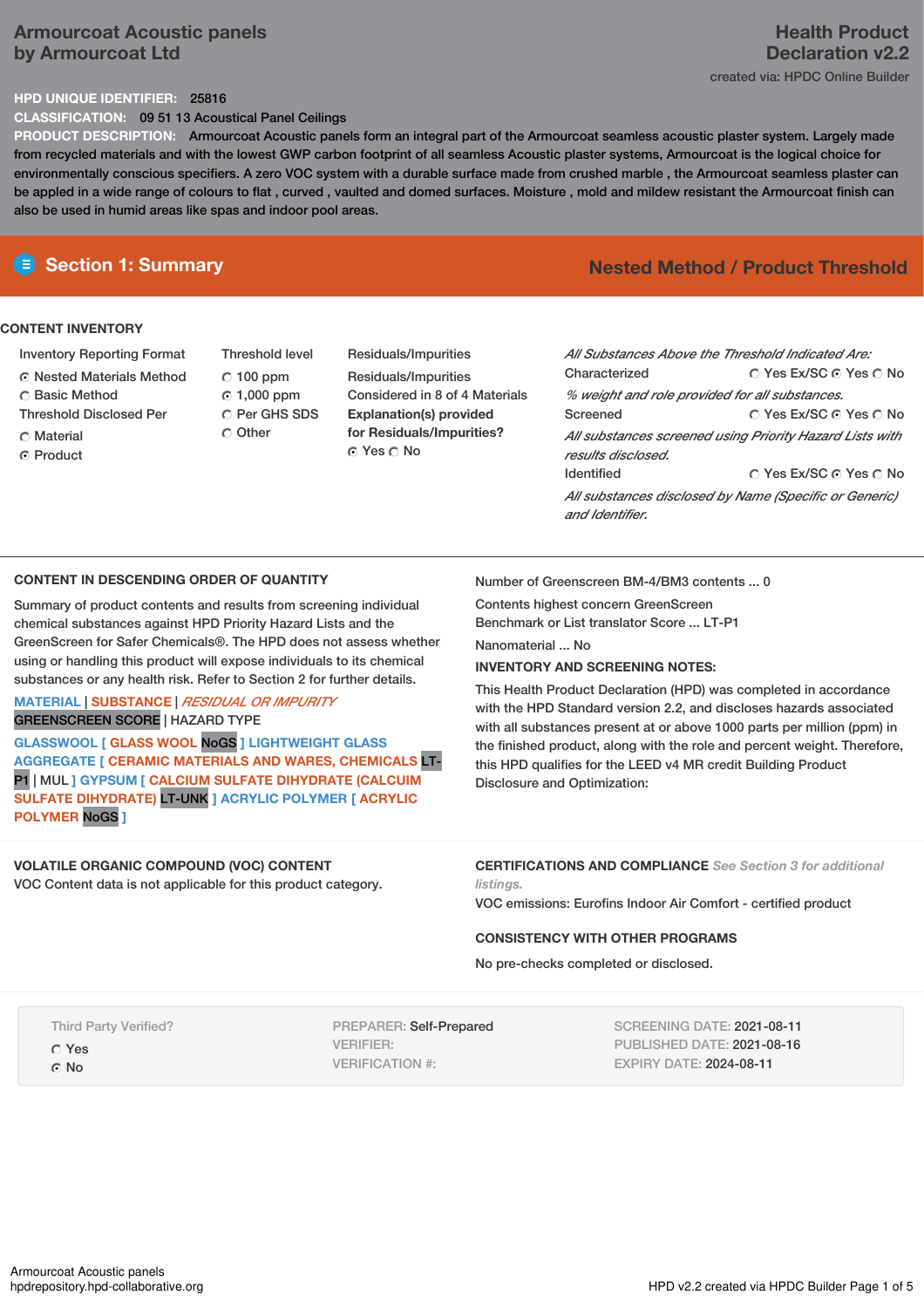This section lists contents in a product based on specific threshold(s) and reports detailed health information including hazards. This HPD uses the *inventory method indicated above, which is one of three possible methods:*

- *Basic Inventory method with Product-level threshold.*
- *Nested Material Inventory method with Product-level threshold*
- *Nested Material Inventory method with individual Material-level thresholds*

Definitions and requirements for the three inventory methods and requirements for each data field can be found in the HPD Open Standard version *2.2, available on the HPDC website at: [www.hpd-collaborative.org/hpd-2-2-standard](https://www.hpd-collaborative.org/hpd-2-2-standard)*

| <b>GLASSWOOL</b>                                                                                                                                                                                                                                                                       |                                               | $\%: 55,0000 - 72,0000$                                                                                                                                                                                                                                                              |                  |                                   |                                                     |                 |
|----------------------------------------------------------------------------------------------------------------------------------------------------------------------------------------------------------------------------------------------------------------------------------------|-----------------------------------------------|--------------------------------------------------------------------------------------------------------------------------------------------------------------------------------------------------------------------------------------------------------------------------------------|------------------|-----------------------------------|-----------------------------------------------------|-----------------|
|                                                                                                                                                                                                                                                                                        | PRODUCT THRESHOLD: 1000 ppm                   | RESIDUALS AND IMPURITIES CONSIDERED: Partially                                                                                                                                                                                                                                       |                  |                                   | <b>MATERIAL TYPE: Geologically Derived Material</b> |                 |
| magnesium carbonate                                                                                                                                                                                                                                                                    |                                               | RESIDUALS AND IMPURITIES NOTES: Glass-wool is primarily made from recycled glass bottles which is predominately SiO2 silicon dioxide.<br>There are however minor impurities in the glass-wool from this process but they will all be mineral impurities such as calcium carbonate or |                  |                                   |                                                     |                 |
|                                                                                                                                                                                                                                                                                        | OTHER MATERIAL NOTES:                         |                                                                                                                                                                                                                                                                                      |                  |                                   |                                                     |                 |
| <b>GLASS WOOL</b>                                                                                                                                                                                                                                                                      |                                               |                                                                                                                                                                                                                                                                                      |                  |                                   |                                                     | ID: 308066-92-4 |
|                                                                                                                                                                                                                                                                                        |                                               | HAZARD SCREENING METHOD: Pharos Chemical and Materials Library HAZARD SCREENING DATE: 2021-08-11 14:41:42                                                                                                                                                                            |                  |                                   |                                                     |                 |
| %: $55,0000 - 72,0000$                                                                                                                                                                                                                                                                 |                                               | GS: NoGS                                                                                                                                                                                                                                                                             | <b>RC: PostC</b> | NANO: No                          | <b>SUBSTANCE ROLE: Insulator</b>                    |                 |
| <b>HAZARD TYPE</b>                                                                                                                                                                                                                                                                     |                                               | <b>AGENCY AND LIST TITLES</b>                                                                                                                                                                                                                                                        | <b>WARNINGS</b>  |                                   |                                                     |                 |
| None found                                                                                                                                                                                                                                                                             |                                               |                                                                                                                                                                                                                                                                                      |                  |                                   | No warnings found on HPD Priority Hazard Lists      |                 |
|                                                                                                                                                                                                                                                                                        |                                               | SUBSTANCE NOTES: Glass wool is manufactured primarily from recycled glass                                                                                                                                                                                                            |                  |                                   |                                                     |                 |
|                                                                                                                                                                                                                                                                                        |                                               |                                                                                                                                                                                                                                                                                      |                  |                                   |                                                     |                 |
|                                                                                                                                                                                                                                                                                        |                                               |                                                                                                                                                                                                                                                                                      |                  |                                   |                                                     |                 |
| <b>LIGHTWEIGHT GLASS</b><br><b>AGGREGATE</b>                                                                                                                                                                                                                                           |                                               | $%: 20.0000 - 30.0000$                                                                                                                                                                                                                                                               |                  |                                   |                                                     |                 |
|                                                                                                                                                                                                                                                                                        | PRODUCT THRESHOLD: 1000 ppm                   | RESIDUALS AND IMPURITIES CONSIDERED: Partially MATERIAL TYPE: Geologically Derived Material                                                                                                                                                                                          |                  |                                   |                                                     |                 |
| RESIDUALS AND IMPURITIES NOTES: Lightweight foamed glass aggregate is made from recycled plate glass that is combined with a foaming<br>agent and formed into a lightweight spherical aggregate there may be minor mineral impurities in the glass as it is all from a recycled source |                                               |                                                                                                                                                                                                                                                                                      |                  |                                   |                                                     |                 |
|                                                                                                                                                                                                                                                                                        | <b>OTHER MATERIAL NOTES:</b>                  |                                                                                                                                                                                                                                                                                      |                  |                                   |                                                     |                 |
|                                                                                                                                                                                                                                                                                        | <b>CERAMIC MATERIALS AND WARES, CHEMICALS</b> |                                                                                                                                                                                                                                                                                      |                  |                                   |                                                     | ID: 66402-68-4  |
|                                                                                                                                                                                                                                                                                        |                                               | HAZARD SCREENING METHOD: Pharos Chemical and Materials Library HAZARD SCREENING DATE: 2021-08-11 14:46:14                                                                                                                                                                            |                  |                                   |                                                     |                 |
| %: $20.0000 - 30.0000$                                                                                                                                                                                                                                                                 |                                               | GS: LT-P1                                                                                                                                                                                                                                                                            | RC: PreC         | NANO: No                          | <b>SUBSTANCE ROLE: Filler</b>                       |                 |
| <b>HAZARD TYPE</b>                                                                                                                                                                                                                                                                     |                                               | <b>AGENCY AND LIST TITLES</b>                                                                                                                                                                                                                                                        | <b>WARNINGS</b>  |                                   |                                                     |                 |
| <b>MUL</b>                                                                                                                                                                                                                                                                             |                                               | German FEA - Substances Hazardous to<br>Waters                                                                                                                                                                                                                                       |                  | Class 3 - Severe Hazard to Waters |                                                     |                 |
| SUBSTANCE NOTES: Made entirely from recycled plate glass that is combined with a foaming agent and cooled into a small spherical<br>lightweight aggregate                                                                                                                              |                                               |                                                                                                                                                                                                                                                                                      |                  |                                   |                                                     |                 |
|                                                                                                                                                                                                                                                                                        |                                               |                                                                                                                                                                                                                                                                                      |                  |                                   |                                                     |                 |
|                                                                                                                                                                                                                                                                                        |                                               |                                                                                                                                                                                                                                                                                      |                  |                                   |                                                     |                 |
| <b>GYPSUM</b>                                                                                                                                                                                                                                                                          |                                               | $\%: 3.0000 - 7.0000$                                                                                                                                                                                                                                                                |                  |                                   |                                                     |                 |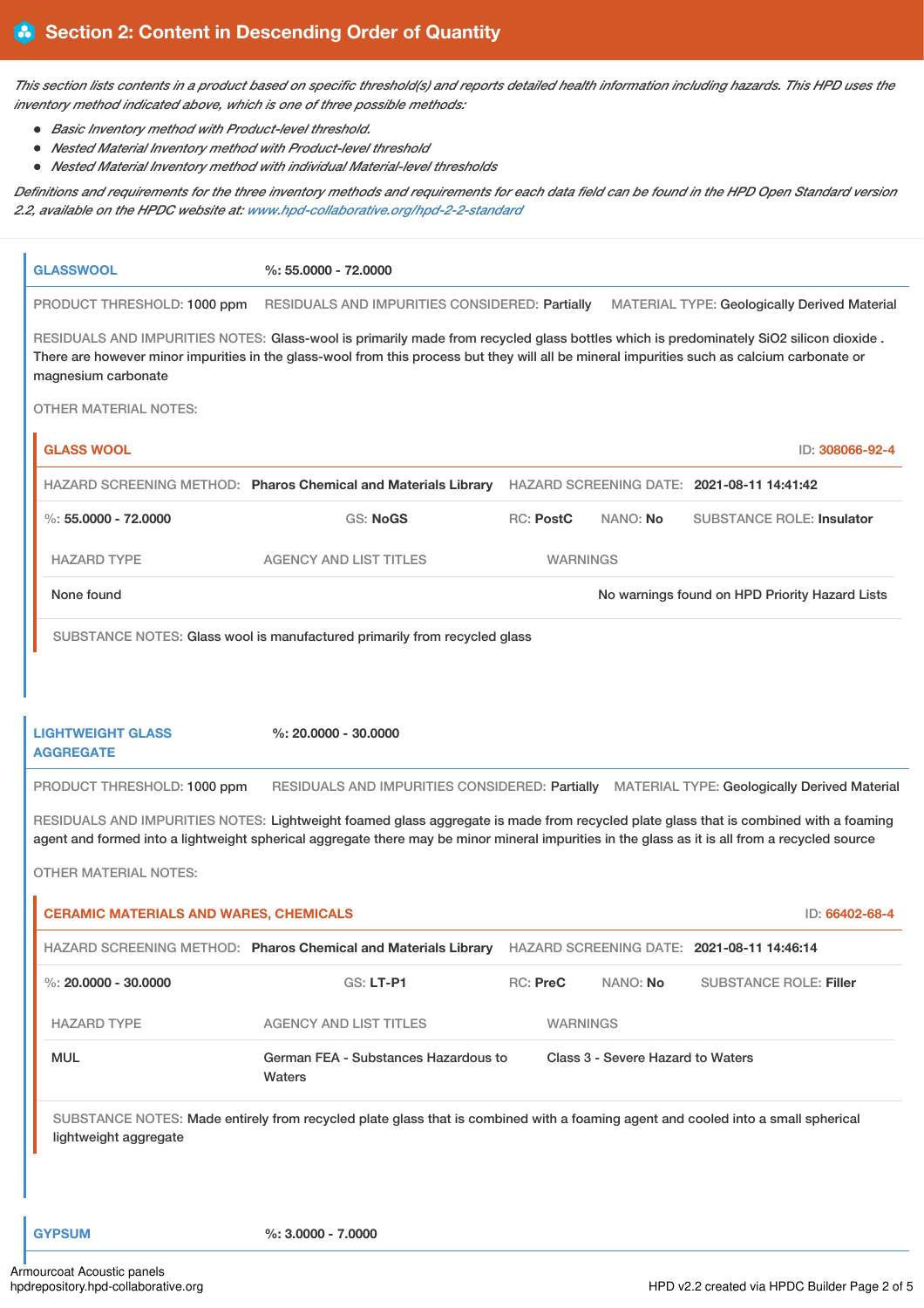|                              | PRODUCT THRESHOLD: 1000 ppm RESIDUALS AND IMPURITIES CONSIDERED: Partially                                                                                                                                                                                                           |                 |          | <b>MATERIAL TYPE: Geologically Derived Material</b> |
|------------------------------|--------------------------------------------------------------------------------------------------------------------------------------------------------------------------------------------------------------------------------------------------------------------------------------|-----------------|----------|-----------------------------------------------------|
|                              | RESIDUALS AND IMPURITIES NOTES: Gypsum is a naturally mined mineral and may contain small amounts of clay impurities                                                                                                                                                                 |                 |          |                                                     |
| <b>OTHER MATERIAL NOTES:</b> |                                                                                                                                                                                                                                                                                      |                 |          |                                                     |
|                              | <b>CALCIUM SULFATE DIHYDRATE (CALCUIM SULFATE DIHYDRATE)</b>                                                                                                                                                                                                                         |                 |          | ID: 10101-41-4                                      |
|                              | HAZARD SCREENING METHOD: Pharos Chemical and Materials Library                                                                                                                                                                                                                       |                 |          | HAZARD SCREENING DATE: 2021-08-11 14:49:59          |
| %: $3.0000 - 7.0000$         | <b>GS: LT-UNK</b>                                                                                                                                                                                                                                                                    | <b>RC:</b> None | NANO: No | <b>SUBSTANCE ROLE: Filler</b>                       |
| <b>HAZARD TYPE</b>           | <b>AGENCY AND LIST TITLES</b>                                                                                                                                                                                                                                                        | <b>WARNINGS</b> |          |                                                     |
| None found                   |                                                                                                                                                                                                                                                                                      |                 |          | No warnings found on HPD Priority Hazard Lists      |
| <b>SUBSTANCE NOTES:</b>      |                                                                                                                                                                                                                                                                                      |                 |          |                                                     |
|                              |                                                                                                                                                                                                                                                                                      |                 |          |                                                     |
|                              |                                                                                                                                                                                                                                                                                      |                 |          |                                                     |
| <b>ACRYLIC POLYMER</b>       | $%: 2,0000 - 5,0000$                                                                                                                                                                                                                                                                 |                 |          |                                                     |
| PRODUCT THRESHOLD: 1000 ppm  | RESIDUALS AND IMPURITIES CONSIDERED: Partially                                                                                                                                                                                                                                       |                 |          | MATERIAL TYPE: Polymeric Material                   |
|                              | RESIDUALS AND IMPURITIES NOTES: The manufacturer states that the product 100% pure acrylic polymer emulsion however they do not<br>declare a full chemical analysis breakdown so it is not possible for us to see if there are any other components other than water in the material |                 |          |                                                     |
| <b>OTHER MATERIAL NOTES:</b> |                                                                                                                                                                                                                                                                                      |                 |          |                                                     |
|                              |                                                                                                                                                                                                                                                                                      |                 |          |                                                     |
| <b>ACRYLIC POLYMER</b>       |                                                                                                                                                                                                                                                                                      |                 |          | ID: 9063-87-0                                       |
|                              | HAZARD SCREENING METHOD: Pharos Chemical and Materials Library HAZARD SCREENING DATE: 2021-08-11 14:52:28                                                                                                                                                                            |                 |          |                                                     |
| $\%$ : 2.0000 - 5.0000       | <b>GS: NoGS</b>                                                                                                                                                                                                                                                                      | RC: None        | NANO: No | <b>SUBSTANCE ROLE: Binder</b>                       |
| <b>HAZARD TYPE</b>           | <b>AGENCY AND LIST TITLES</b>                                                                                                                                                                                                                                                        | <b>WARNINGS</b> |          |                                                     |
| None found                   |                                                                                                                                                                                                                                                                                      |                 |          | No warnings found on HPD Priority Hazard Lists      |
| <b>SUBSTANCE NOTES:</b>      |                                                                                                                                                                                                                                                                                      |                 |          |                                                     |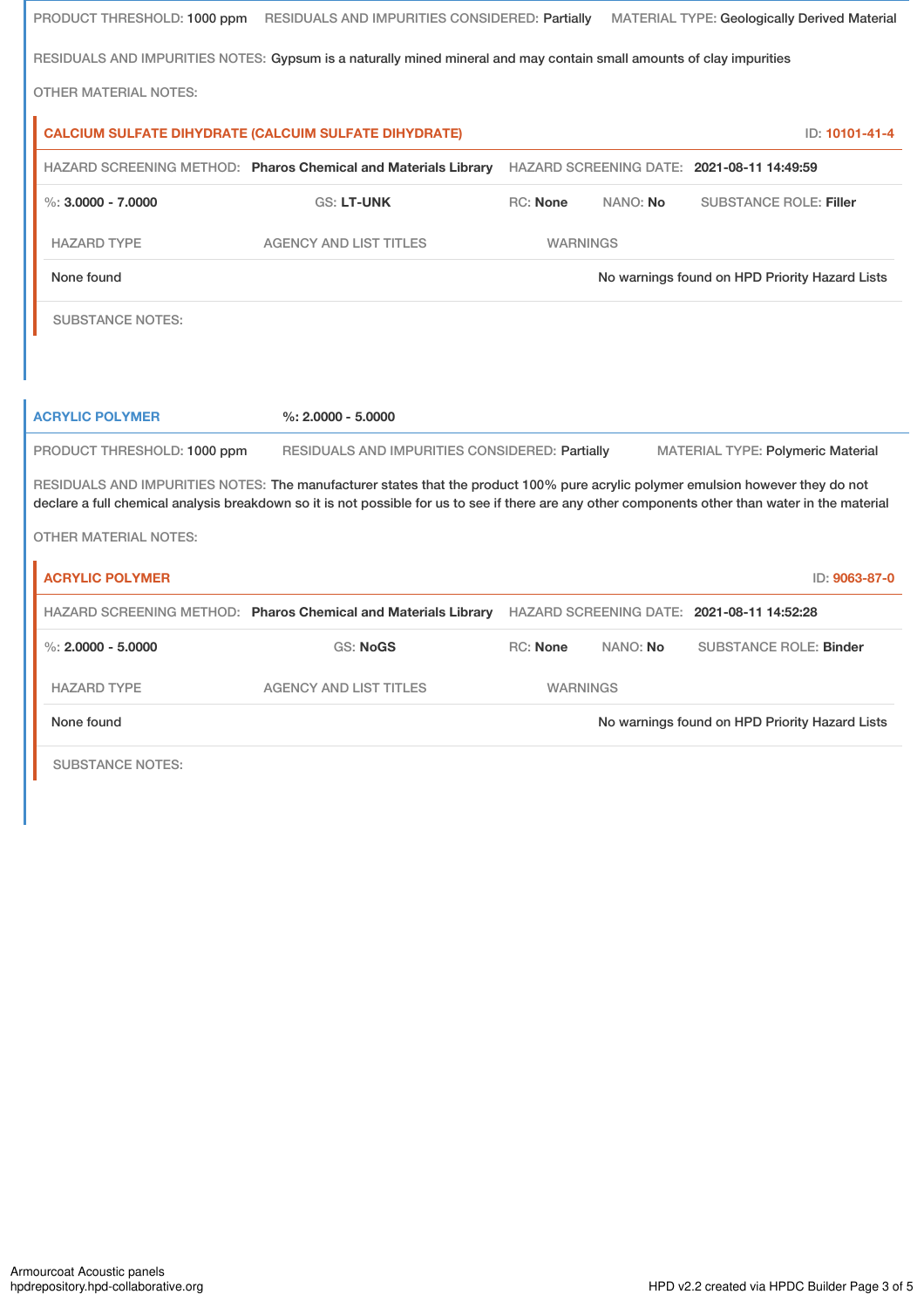This section lists applicable certification and standards compliance information for VOC emissions and VOC content. Other types of health or *environmental performance testing or certifications completed for the product may be provided.*

| <b>VOC EMISSIONS</b>                                        | Eurofins Indoor Air Comfort - certified product |                                                           |  |
|-------------------------------------------------------------|-------------------------------------------------|-----------------------------------------------------------|--|
| CERTIFYING PARTY: Third Party<br>APPLICABLE FACILITIES: AII | ISSUE DATE: 2021-08- EXPIRY DATE:<br>12         | <b>CERTIFIER OR LAB: Eurofins</b><br>Products testing A/S |  |
| <b>CERTIFICATE URL:</b>                                     |                                                 |                                                           |  |

CERTIFICATION AND COMPLIANCE NOTES: Testing carried out on full Armourcoat Acoustic System by Eurofins Eurofins Indoor Air comfort - Pass BREEAM International - Exemplary Level BREEAM International New Construction v2.0 French VOC Regulations - A+ DEVL1133129A

# **Section 4: Accessories**

This section lists related products or materials that the manufacturer requires or recommends for installation (such as adhesives or fasteners), maintenance, cleaning, or operations. For information relating to the contents of these related products, refer to their applicable Health Product *Declarations, if available.*

### **ACOUSTIC TOPCOAT PLASTER AP335** HPD URL: **No HPD available**

CONDITION WHEN RECOMMENDED OR REQUIRED AND/OR OTHER NOTES: Installation of Armourcoat Acoustic plaster system

**BONDPLAST HPD** URL: No **HPD** available

CONDITION WHEN RECOMMENDED OR REQUIRED AND/OR OTHER NOTES: Installation of Armourcoat Acoustic plaster system

# **Section 5: General Notes**